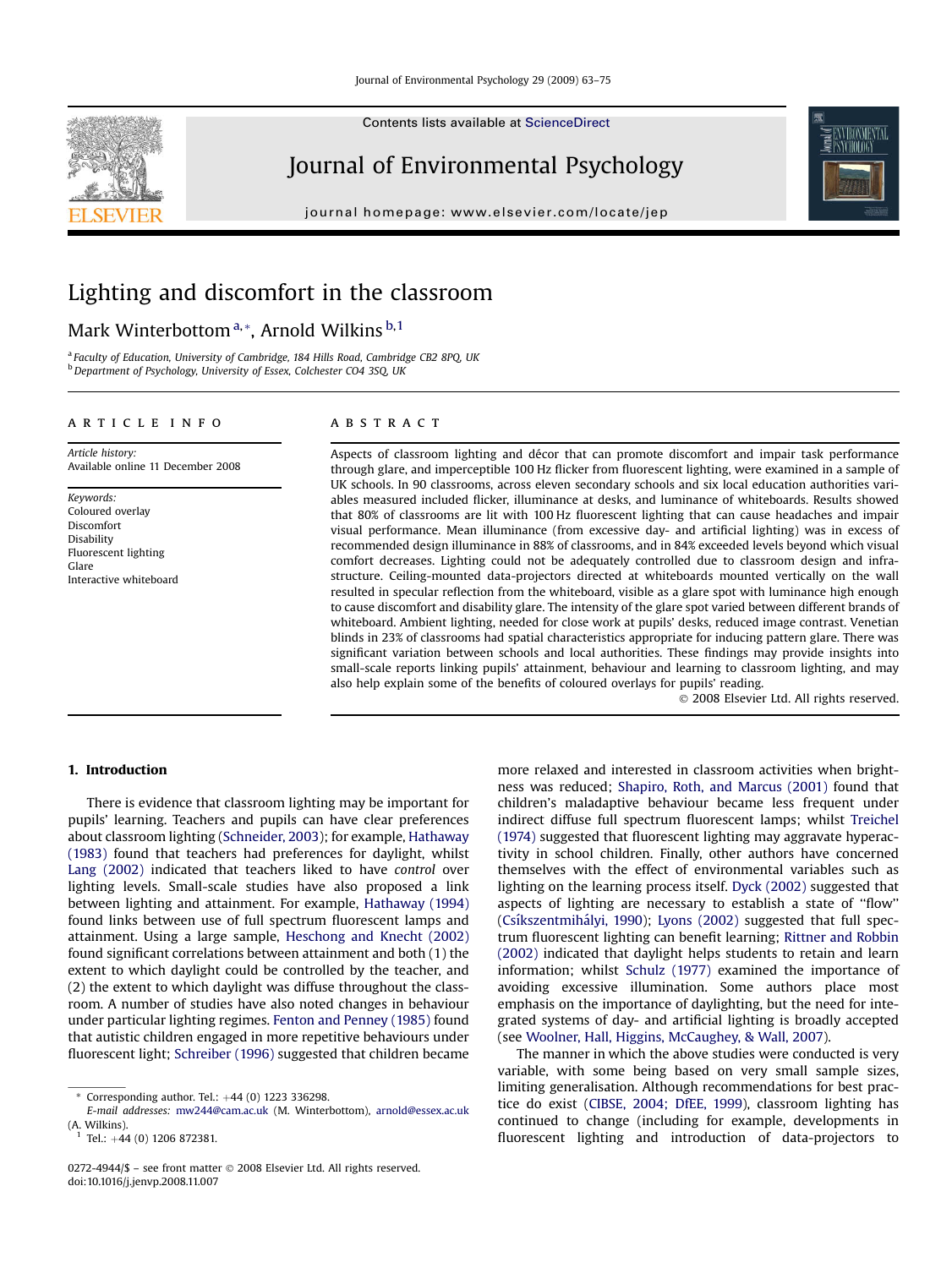classrooms), whilst research in the field has been neglected by comparison ([Woolner et al., 2007\)](#page--1-0).

Establishing causative links between aspects of classroom environment and the factors mentioned above is difficult, in part because of the practical and ethical difficulties in conducting controlled trials in classrooms. Hence, this study takes a different approach; that is, to assess the extent to which pupils in UK classrooms are exposed to some of the aspects of classroom lighting and décor which have been shown to cause discomfort and impair task performance, and which may therefore begin to inform the debates above. These aspects are imperceptible 100 Hz flicker from fluorescent lighting, and glare induced by (1) daylight and fluorescent lighting, (2) interactive whiteboards (IWBs) and dry-wipe whiteboards (DWBs), and (3) patterns from Venetian blinds.

#### 1.1. Imperceptible 100 Hz flicker in light from fluorescent lamps

Electric lamps that operate on an AC supply (50 Hz in Europe) have inherent modulation in light output at twice the supply frequency (100 Hz in Europe) ([CIBSE, 2004\)](#page--1-0). Conventional incandescent lamps show a small modulation because the filament takes time to cool between cycles, whereas fluorescent discharge lamps show a modulation in illuminance (peak-trough) between 17% and 100% [\(CIBSE, 2004](#page--1-0)) one hundred times per second (100 Hz).

100 Hz modulation can adversely affect visual search performance (see [Jaen, Sandoval, Colombo, & Troscianko, 2005](#page--1-0)), even though subjects do not consciously experience it as flicker ([Berman,](#page--1-0) [Greenhouse, Bailey, Clear, & Raasch, 1991\)](#page--1-0). Subjects who report adverse effects from fluorescent lights show higher sensitivity to 100 Hz flicker [\(Dakin, Hargroves, Ruddock, & Simons, 1994](#page--1-0)), and indeed to visible flicker at lower frequencies [\(Brundrett, 1974](#page--1-0)). Fluorescent lamps are housed in lighting fixtures, or luminaires, within which is control circuitry that operates the lamps, determining the rate of flicker. Increasing the frequency of flicker into the kHz range, using the same lamps but driving them with high frequency control circuitry, can reduce headaches under doublemasked conditions ([Wilkins, Nimmo-Smith, Slater, & Bedocs, 1989\)](#page--1-0) and enhance task performance; individuals read more accurately (though more slowly) than under 100 Hz flicker (Küller & Laike, [1998](#page--1-0)) and display improved visual search performance [\(Jaen &](#page--1-0) [Kirschbaum, 2001; Jaen et al., 2005\)](#page--1-0). Interestingly, [Lindner and](#page--1-0) [Kropf \(1993\)](#page--1-0) found younger individuals demonstrated relatively high sensitivity to 100 Hz flicker. The choice of fluorescent circuitry for school classrooms could therefore be very significant, and may adversely affect pupils' task performance and learning.

Neurophysiological responses suggest mechanisms for the effect of flicker on performance. [Berman et al. \(1991\)](#page--1-0) demonstrated electroretinogram responses to 100 Hz flicker. Küller and Laike [\(1998\)](#page--1-0) reported attenuation of EEG alpha waves. In cats, neurons in the lateral geniculate nucleus (LGN: a subcortical structure in the visual system) show phase-locked firing in response to 100 Hz flicker, suggesting timing of neural responses in subcortical structures connected to the LGN may be disrupted ([Eysel & Burandt,](#page--1-0) [1984](#page--1-0)). These structures include the superior colliculus, which is responsible for eye movements. It is already known that control of human eye movements can be affected by flicker; [Baccino,](#page--1-0) [Jaschinski, and Bussolon \(1999\)](#page--1-0) found changes in saccade velocity and extent in response to flickering CRT monitors, whilst Wilkins (see [Wilkins, 1986; Wilkins et al., 1989\)](#page--1-0) found enlarged saccadic movements in response to flicker from fluorescent lights.

#### 1.2. Disability and discomfort glare

Glare happens when one part of the visual scene is much brighter than the general brightness of the rest of the field of view. A high source luminance, large source area, low background luminance and a position close to the line of sight all increase glare. Such glare can be of two types: disability glare and discomfort glare.

Disability glare refers to a decrease in visual performance, which results from a decrease in contrast due to light scattered within the eye. Scatter is greatest when a bright light source is close to the direction of gaze. The light is scattered mainly by the lens of the eye, but also by the cornea, reducing the contrast of the retinal image. Even without reduction in visual performance, glare may also result in discomfort (discomfort glare), with symptoms including eyestrain and headaches. Effects may be immediate, or recognised only after prolonged exposure.

#### 1.2.1. Illuminance at pupils' desks

[CIBSE \(2004\)](#page--1-0) provide recommended design illuminances for different types of classroom, which range from 300 lux to 500 lux; adoption of such values helps to restrict glare to reasonable levels (it is worth noting that a new installation with new lamps and clean surfaces may give an illuminance 25% greater than the design illuminance, but only half this initial value when lamps are old and dirt has accumulated). There is some evidence for increased discomfort at illuminance above 1000 lux and separate evidence above 2500 lux ([Rea, 1982, 1983; Smith & Rea, 1980\)](#page--1-0) in uniformly lit rooms. The data reported in this paper are analysed against these values, but do not take into account uniformity ratios across task area and classroom. However, in rooms that are not uniformly lit, with the immediate task area much brighter than the surrounding area, discomfort effects may be exaggerated.

#### 1.2.2. Luminance and glare from data-projection screens

By 2004, data-projectors and IWBs had been installed in 92% of English secondary schools (see [DfES, 2004](#page--1-0)). Some reports suggest that children can find data-projected images difficult to see ([Hall &](#page--1-0) [Higgins, 2005; Smith, Higgins, Wall, & Miller, 2005\)](#page--1-0). Difficulties may arise from ambient light (daylight and fluorescent light) reflecting off the whiteboard; as well as glare from direct reflectance of the projector beam itself. Conventional slide projector screens have a matt surface that reflects incident light in every direction so the image can be seen from any viewing angle. More glossy surfaces do not scatter light so well: they reflect some of the light at an angle equivalent to the angle of incidence in the same way as a mirror (specular reflection). If a data-projector shines from the ceiling at a vertical surface such as a whiteboard, specular reflection is directly visible to the audience, appearing as a bright 'glare spot' on the board (see Fig. 1), which may cause disability and



Fig. 1. Interactive whiteboard (Brand 2) with projected vertical stripe. The glare spot is clearly visible.